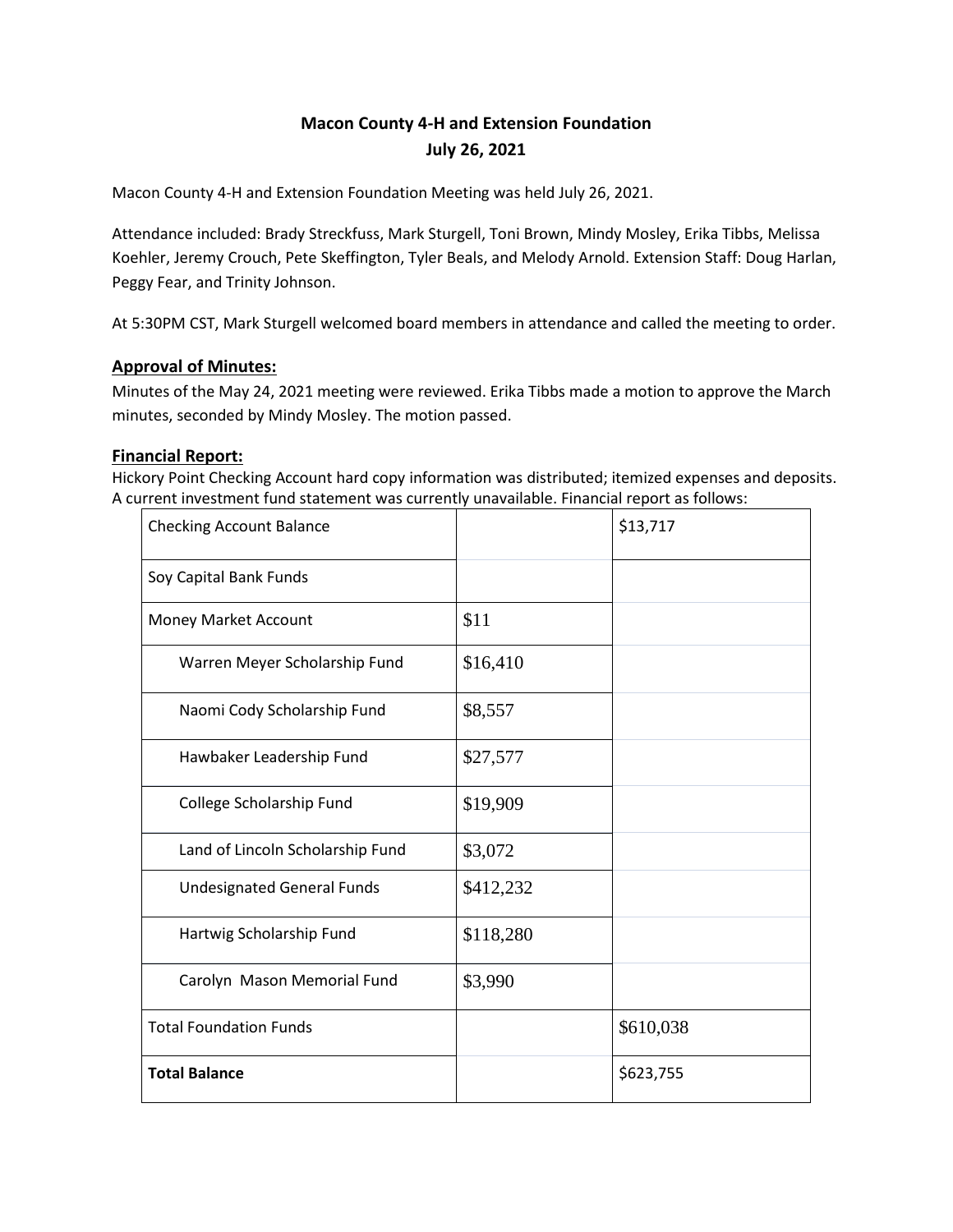A motion was made by Toni Brown and seconded by Melissa Koehler to accept the report. The motion carried.

#### **Scholarship Committee Report:**

The scholarship report was made by Toni Brown. There was discussion regarding increasing the amount of funds per scholarship to potentially increase interest from applying students. The committee will analyze the total funds available for such an increase.

The board needs to improve marketing to show the community what it is exactly we do as a foundation. There has been some talk in the area about the amount of seemingly excess funds held by the foundation. It is up to each individual board member to become educated on exactly why we have and need the financial position that we have to support the local 4H community.

## **Fundraising Committee Report:**

The fundraising letter was sent out and some donations have been received from it. We should have a total at the next board meeting.

With grain prices up, there is hope that we can have a successful harvest season fro the grain wagon. Sign-up sheets were sent around for everyone to pick a shift. The committee has a goal of approximately \$10-15,000. A suggestion was made to find a local 4H family and potentially have them help with community outreach with the wagon, and to be compensated with a donation back to their club.

## **Board Development Committee:**

The board questionnaire will be emailed out to members for their input. The goal is to improve the onboarding process for new members.

The committee would like some kind of cloud-computing ability in the future for board documents.

#### **Awards Committee:**

Discussion was had regarding a dinner or luncheon for a fall awards program. It would be ideal to do this in conjunction with the Richland Culinary institute.

## **Other Business:**

The 2021 Farm Progress show was discussed and a sign-up sheet was sent around to members to pick their shifts.

The next meeting will be held September 27, 2021 at 5:30 PM.

A motions was made by Melody Arnold to adjourn, seconded by Toni Brown. Motion carried.